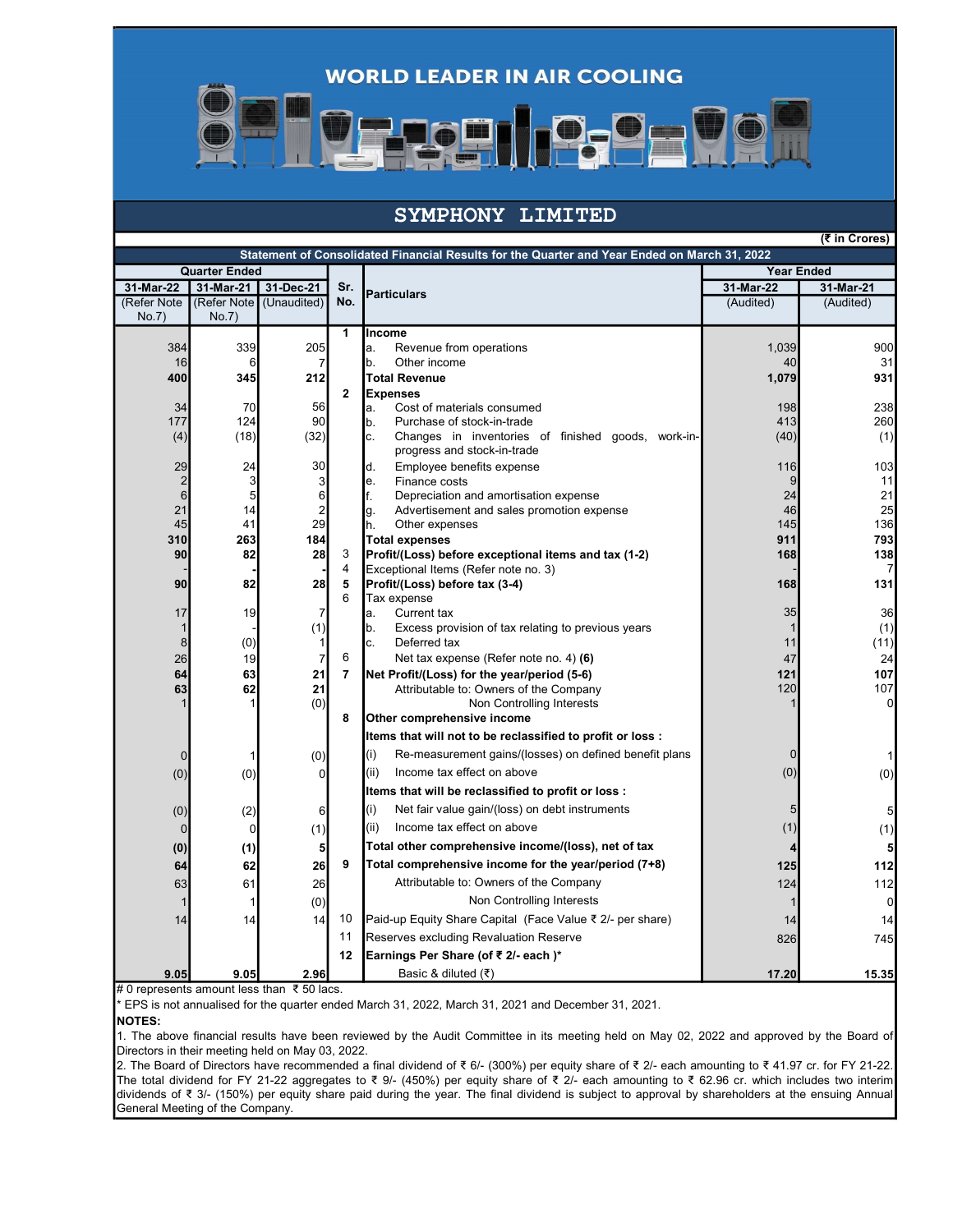3. IMPCO S. de. R L. de. C. V., Mexico has provided for doubtful debts during the year ended March 31, 2021 of ₹ 7.2 Cr., estimated at 80% of the outstanding receivable from one of its top customers which has applied for bankruptcy in Mexican Court.

4. During the quarter ended June 30, 2021 Symphony AU Pty. Ltd. ("Subsidiary Company") has filed its return with Australian Securities and Investments Commission (ASIC) as statutorily required by the local laws of the Subsidiary Company for the year ended March 31, 2021. The tax expenses for the year ended March 31, 2022 is adjusted to give effect of deferred tax asset as per the return filed with ASIC for the year ended March 31, 2021 vis-à-vis the deferred tax asset determined by the Subsidiary Company as at March 31, 2021.

5. The Group has considered the possible effects that may result from Covid-19 in the preparation of these financial results including the recoverability of carrying amounts of financial and non-financial assets. In developing the assumptions relating to the possible future uncertainties in the economic conditions because of Covid-19, the Group has, at the date of approval of the financial results, used internal and external sources of information and expects that the carrying amount of the assets will be recovered. The impact of Covid-19 on Group's financial results may differ from that estimated as at the date of approval of the same.

6. The Code on Social Security, 2020 ('Code'), relating to employee benefits during employment and post-employment benefits received Presidential assent in September 2020. The Code has been published in the Gazette of India. However, the date on which the Code will come into effect has not been notified. The Group will assess the impact of the Code when it comes into effect and will record any related impact in the period the Code becomes effective.

7. The figures for the quarter ended March 31, 2022 and March 31, 2021 are balancing figures between audited figures in respect of the full financial year and year to date figures upto the third quarter of the relevant financial year, which were subjected to limited review.

## 8. Segment Results

As per recognition criteria mentioned in Ind AS-108, Operating Segments, the Group has identified Air Cooling and Other Appliances Business as operating segment. However substantial portion of Corporate Funds remained invested in various financial instruments. The Group has considered Corporate Funds as a separate segment so as to provide better understanding of performance of Air Cooling and Other Appliances Business.

|                         |                         |             |                |                                                           |                   | (₹ in Crores) |  |
|-------------------------|-------------------------|-------------|----------------|-----------------------------------------------------------|-------------------|---------------|--|
|                         | <b>Quarter Ended</b>    |             |                |                                                           | <b>Year Ended</b> |               |  |
| 31-Mar-22               | 31-Mar-21               | 31-Dec-21   | Sr.            | <b>Particulars</b>                                        | 31-Mar-22         | 31-Mar-21     |  |
| (Refer Note             | (Refer Note (Unaudited) |             | No.            |                                                           | (Audited)         | (Audited)     |  |
| No.7)                   | No.7)                   |             |                |                                                           |                   |               |  |
|                         |                         |             | $\mathbf{1}$   | <b>Segment Revenue</b>                                    |                   |               |  |
| 395                     | 340                     | 205         |                | a. Air Cooling and Other Appliances                       | 1,053             | 904           |  |
| 5                       | 5                       |             |                | b. Corporate Funds                                        | 26                | 27            |  |
| 400                     | 345                     | 212         |                | <b>Segment Total</b>                                      | 1,079             | 931           |  |
|                         |                         |             | $\overline{2}$ | Segment Results (Profit before Interest and Taxes - PBIT) |                   |               |  |
| 86                      | 81                      | 25          |                | a. Air Cooling and Other Appliances                       | 151               | 116           |  |
| 6                       | 4                       | 6           |                | b. Corporate Funds                                        | 26                | 26            |  |
| 92                      | 85                      | 31          |                | <b>Segment Total</b>                                      | 177               | 142           |  |
| $\overline{2}$          | $\overline{3}$          | 3           |                | Less: Finance Costs                                       | 9                 | 11            |  |
| 26                      | 19                      |             |                | Less: Taxes                                               | 47                | 24            |  |
| 64                      | 63                      | 21          |                | <b>Total Profit After Tax</b>                             | 121               | 107           |  |
|                         |                         |             | 3              | <b>Segment Assets</b>                                     |                   |               |  |
| 868                     | 739                     | 679         |                | a. Air Cooling and Other Appliances                       | 868               | 739           |  |
| 499                     | 481                     | 545         |                | b. Corporate Funds                                        | 499               | 481           |  |
| 1,367                   | 1,220                   | 1,224       |                | <b>Segment Total</b>                                      | 1,367             | 1,220         |  |
|                         |                         |             | 4              | <b>Segment Liabilities</b>                                |                   |               |  |
| 522                     | 456                     | 444         |                | a. Air Cooling and Other Appliances                       | 522               | 456           |  |
|                         |                         |             |                | b. Corporate Funds                                        |                   |               |  |
| 522                     | 456                     | 444         |                | <b>Segment Total</b>                                      | 522               | 456           |  |
|                         |                         |             | 5              | Capital Employed (As at year/period end)                  |                   |               |  |
| 459                     | 423                     | 356         |                | a. Air Cooling and Other Appliances                       | 459               | 423           |  |
| 499                     | 481                     | 545         |                | b. Corporate Funds                                        | 499               | 481           |  |
| 958                     | 904                     | 901         |                | <b>Segment Total</b>                                      | 958               | 904           |  |
| 9. Geographical Segment |                         |             |                |                                                           |                   | (₹ in Crores) |  |
|                         | <b>Quarter Ended</b>    |             |                |                                                           | <b>Year Ended</b> |               |  |
| 31-Mar-22               | 31-Mar-21               | 31-Dec-21   | Sr.            | <b>Particulars</b>                                        | 31-Mar-22         | 31-Mar-21     |  |
| (Refer Note             | (Refer Note             | (Unaudited) | No.            |                                                           | (Audited)         | (Audited)     |  |
| No.7)                   | No.7)                   |             |                |                                                           |                   |               |  |
|                         |                         |             | $\mathbf{1}$   | <b>Segment Revenue</b>                                    |                   |               |  |
| 170                     | 174                     | 121         |                | India<br>a.                                               | 512               | 431           |  |
| 214                     | 165                     | 84          |                | Rest of the world<br>b.                                   | 527               | 469           |  |
| 384                     | 339                     | 205         |                | <b>Revenue from operations</b>                            | 1,039             | 900           |  |
|                         |                         |             | $\overline{2}$ | Segment Results (Profit before Interest and Taxes - PBIT) |                   |               |  |
| 33                      | 55                      | 32          |                | India<br>a.                                               | 107               | 131           |  |
| 59                      | 30                      | (1)         |                | Rest of the world<br>b.                                   | 70                | 11            |  |
| 92                      | 85                      | 31          |                | <b>Segment Total</b>                                      | 177               | 142           |  |
| $\overline{2}$          | $\overline{3}$          | 3           |                | Less: Finance Costs                                       | 9                 | 11            |  |
| 26                      | 19                      |             |                | Less: Taxes                                               | 47                | 24            |  |
| 64                      | 63                      | 21          |                | <b>Total Profit After Tax</b>                             | 121               | 107           |  |

NOTE:

Secondary Segment Capital Employed :

Property, plant & equipment used in the Group's business and liabilities contracted have not been identified with any of the reportable segments, as the Property, plant & equipment and services are used interchangeably between segments. The Group believes that it is not practical to provide secondary segment disclosures relating to Capital employed.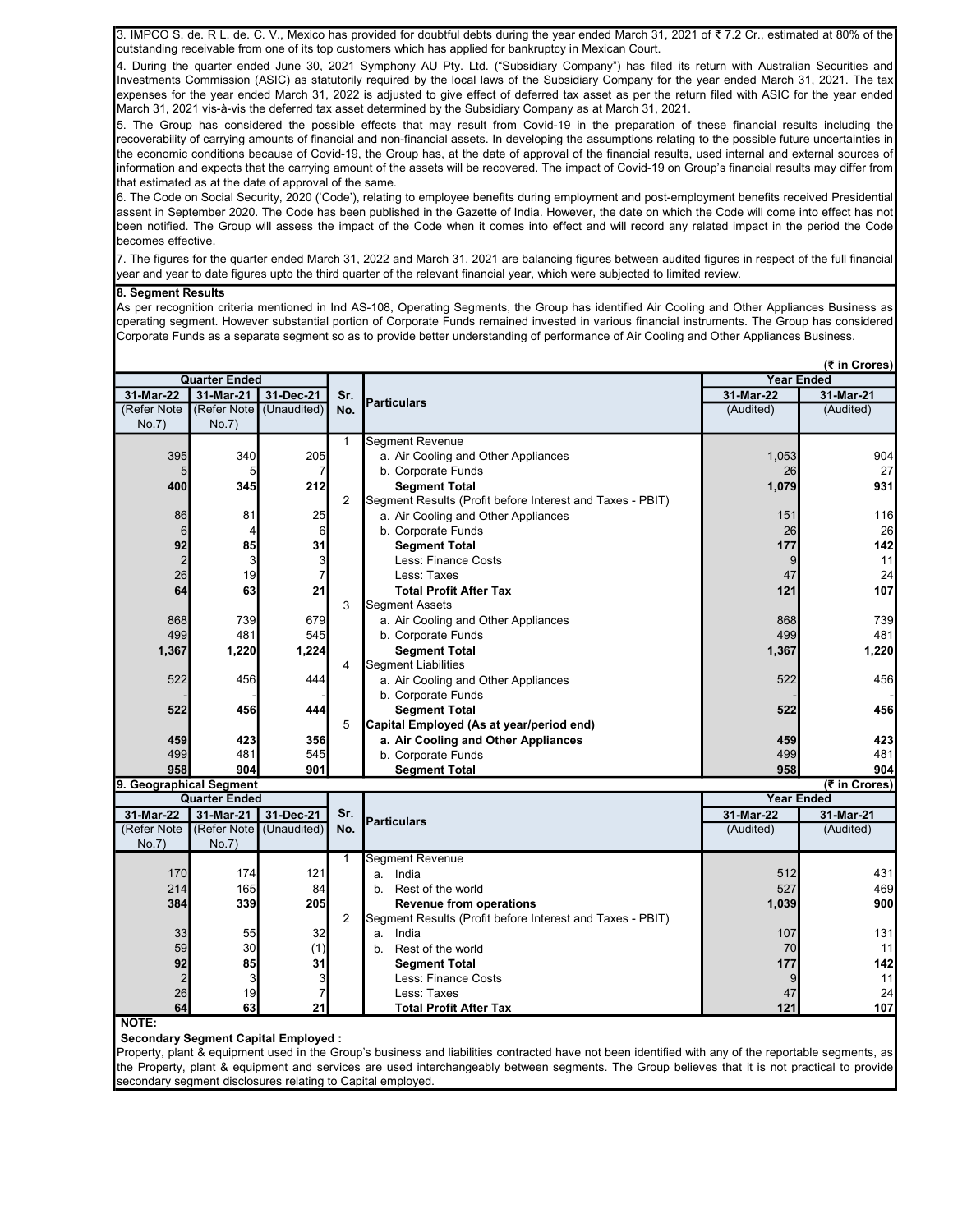|              | 10. Consolidated Statement of Assets & Liabilities |           | (₹ in Crores)   |
|--------------|----------------------------------------------------|-----------|-----------------|
|              |                                                    | As At     | As At           |
| Sr. No.      | <b>Particulars</b>                                 | 31-03-22  | 31-03-21        |
|              |                                                    | (Audited) | (Audited)       |
| Α            | <b>ASSETS</b>                                      |           |                 |
| 1            | <b>Non-current assets</b>                          |           |                 |
|              | (a) Property, plant and equipment                  | 107       | 105             |
|              | (b) Right-of-use asset                             | 30        | 32              |
|              | (c) Capital work - in - Progress                   | $\Omega$  | 11              |
|              | (d) Goodwill                                       | 163       | 161             |
|              | (e) Other intangible assets                        | 55        | 55              |
|              | (f) Intangible assets under development            |           | 0               |
|              | (g) Financial Assets                               |           |                 |
|              | (i) Other investments                              | 169       | 159             |
|              | (ii) Other financial assets                        |           | 1               |
|              | (h) Deferred Tax Assets (Net)                      | 6         | $\overline{9}$  |
|              | (i) Other non-current assets                       |           | 4               |
|              | <b>Total Non-current assets</b>                    | 532       | 527             |
| $\mathbf{2}$ | <b>Current assets</b>                              |           |                 |
|              |                                                    |           |                 |
|              | (a) Inventories                                    | 173       | 119             |
|              | (b) Financial assets                               |           |                 |
|              | (i) Other investments                              | 331       | 325             |
|              | (ii) Trade receivables                             | 208       | 166             |
|              | (iii) Cash and cash equivalents                    | 64        | 35              |
|              | (iv) Bank balances other than (iii) above          |           | $\vert 4 \vert$ |
|              | (v) Other financial assets                         |           | 1               |
|              | (c) Current tax assets (Net)                       | $\Omega$  | $\overline{0}$  |
|              | (d) Other Current Assets                           | 48        | 43              |
|              | <b>Total Current assets</b>                        | 835       | 693             |
|              | <b>Total Assets</b>                                | 1,367     | 1,220           |
| в            | <b>EQUITY AND LIABILITIES</b>                      |           |                 |
| 1            | <b>Equity</b>                                      |           |                 |
|              | (a) Equity share capital                           | 14        | 14              |
|              | (b) Other equity                                   | 826       | 745             |
|              | Equity attributable to the owners of the company   | 840       | 759             |
|              | Non-controlling interests                          |           |                 |
|              | <b>Total Equity</b>                                | 845       | 764             |
| $\mathbf{2}$ | <b>Non-current liabilities</b>                     |           |                 |
|              | (a) Financial liabilities                          |           |                 |
|              | (i) Borrowings                                     | 113       | 140             |
|              | (ii) Lease liabilities                             | 21        | 26              |
|              | (iii) Other Financial Liabilities                  |           |                 |
|              | (b) Provisions                                     | 10        | 11              |
|              | (c) Deferred tax liabilities (Net)                 | 14        | 6               |
|              | <b>Total Non-current liabilities</b>               | 159       | 183             |
| 3            | <b>Current liabilities</b>                         |           |                 |
|              |                                                    |           |                 |
|              | (a) Financial liabilities                          |           | 44              |
|              | (i) Borrowings                                     | 108       |                 |
|              | (ii) Lease liabilities                             | 12        | $\overline{9}$  |
|              | (iii) Trade payables                               |           |                 |
|              | - Due to Micro and Small Enterprises               |           | $\overline{2}$  |
|              | - Due to Others                                    | 145       | 134             |
|              | (iv) Other financial liabilities                   |           | 6               |
|              | (b) Other current liabilities                      | 71        | 64              |
|              | (c) Provisions                                     | 15        | 11              |
|              | (d) Current tax liabilities (Net)                  |           | 3               |
|              | <b>Total Current liabilities</b>                   | 363       | 273             |
|              | <b>Total Liabilities</b>                           | 522       | 456             |
|              | <b>Total Equity and Liabilities</b>                | 1,367     | 1,220           |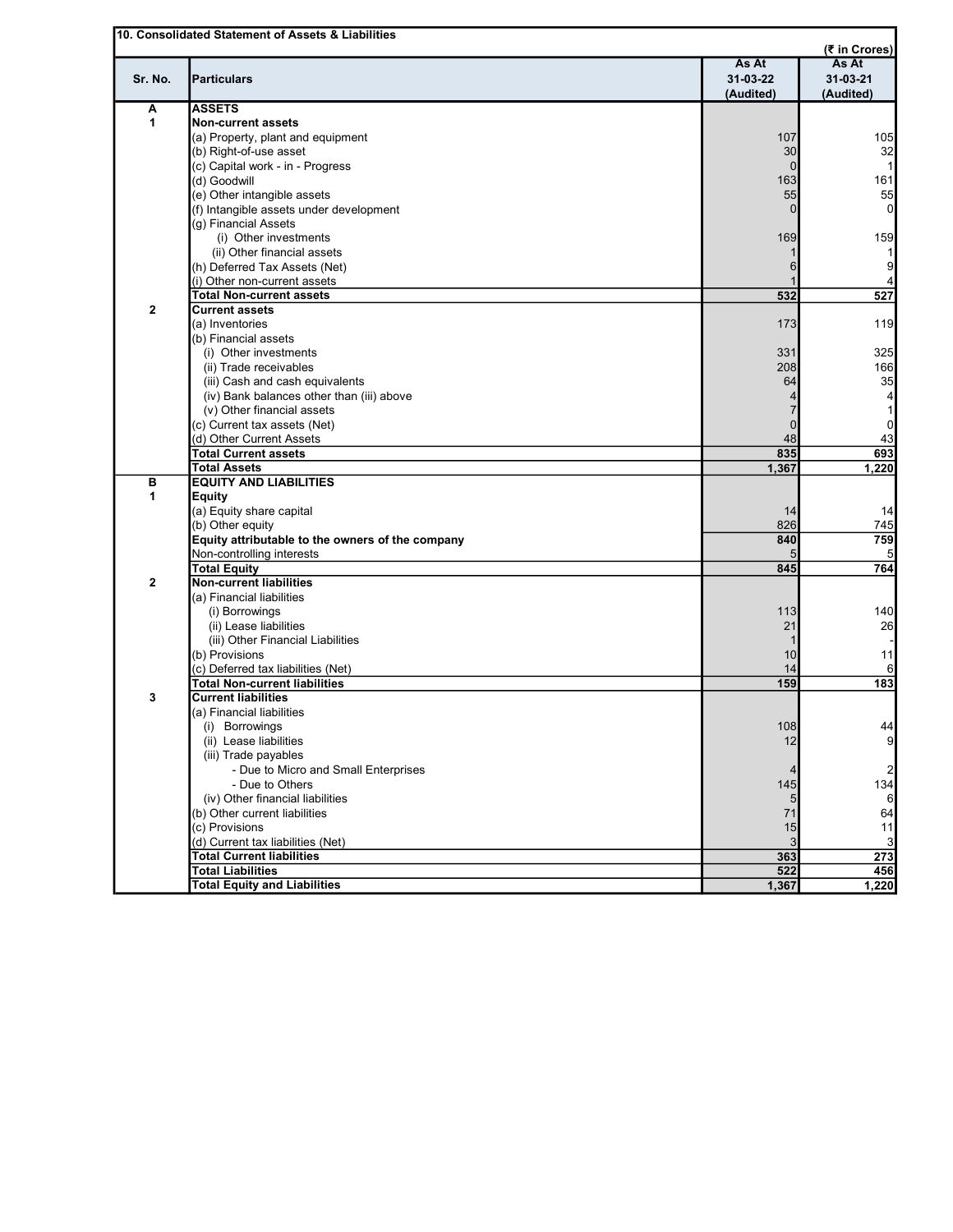| 11. Consolidated Statement of Cash Flows                                                                                                                                                                                    |                                         |                        |
|-----------------------------------------------------------------------------------------------------------------------------------------------------------------------------------------------------------------------------|-----------------------------------------|------------------------|
|                                                                                                                                                                                                                             |                                         | (₹ in Crores)          |
|                                                                                                                                                                                                                             | <b>Year Ended</b>                       |                        |
| <b>Particulars</b>                                                                                                                                                                                                          | 31-Mar-22<br>(Audited)                  | 31-Mar-21<br>(Audited) |
| <b>Cash flow from operating activities</b>                                                                                                                                                                                  |                                         |                        |
| Profit for the year                                                                                                                                                                                                         | 121                                     | 107                    |
| <b>Adjustments For:</b>                                                                                                                                                                                                     |                                         |                        |
| Income tax expenses recognised in profit or loss                                                                                                                                                                            | 47                                      | 24                     |
| Depreciation and amortization expenses                                                                                                                                                                                      | 24                                      | 21                     |
| Finance costs recognised in profit or loss                                                                                                                                                                                  | 9                                       | 11                     |
| Mark to Market (Gain)/Loss                                                                                                                                                                                                  | (5)                                     | 0                      |
| Interest Income recognised in profit or loss                                                                                                                                                                                | (9)                                     | (9)                    |
| Net (gain)/loss on disposal of instruments designated at FVTOCI                                                                                                                                                             |                                         | (0)                    |
| Net gain on disposal of instruments designated at FVTPL                                                                                                                                                                     | (8)                                     | (9)                    |
| Net gain on financial assets mandatorily measured at FVTPL                                                                                                                                                                  | (9)                                     | (9)                    |
| Adjustment on Foreign Currency Translation                                                                                                                                                                                  | 2                                       | (18)                   |
| Unrealised foreign exchange (gain)/loss                                                                                                                                                                                     |                                         | (0)                    |
| Allowances for credit losses on trade receivables                                                                                                                                                                           | (0)                                     | 9                      |
| Provisions / Liabilities no longer required written back                                                                                                                                                                    | (4)                                     | (3)                    |
| Receivables / Advances written off                                                                                                                                                                                          |                                         |                        |
| Gain on disposal of property, plant and equipment                                                                                                                                                                           |                                         | (0)                    |
| <b>Operating Profit Before Working Capital Changes</b>                                                                                                                                                                      | 170                                     | 124                    |
| Movements in working capital:                                                                                                                                                                                               |                                         |                        |
| (Increase) in trade and other receivables                                                                                                                                                                                   | (44)                                    | (54)                   |
| (Increase) in inventories                                                                                                                                                                                                   | (55)                                    | (1)                    |
| (Increase)/Decrease in other assets                                                                                                                                                                                         | (6)                                     | 20                     |
| Increase in trade payables                                                                                                                                                                                                  | 17                                      | 16                     |
| Increase in other liabilities                                                                                                                                                                                               | 8                                       | 18                     |
| Increase in provisions                                                                                                                                                                                                      |                                         | $\mathbf 0$            |
| <b>Cash Generated from Operations</b>                                                                                                                                                                                       | 93                                      | 123                    |
| Income taxes paid                                                                                                                                                                                                           | (36)                                    | (34)                   |
| A. Net Cash generated by Operating Activities<br><b>CASH FLOW FROM INVESTING ACTIVITIES</b>                                                                                                                                 | 57                                      | 89                     |
| Payments for property, plant and equipment, intangible assets, capital advances and creditors                                                                                                                               |                                         | (19)                   |
| Proceeds from disposal of property, plant and equipment                                                                                                                                                                     | (9)                                     |                        |
| Interest received                                                                                                                                                                                                           | 9                                       | $\overline{9}$         |
| Dividend received                                                                                                                                                                                                           |                                         | $\overline{0}$         |
| Net (payments to)/proceeds from mutual funds                                                                                                                                                                                | 16                                      | (75)                   |
| Payments to acquire financial assets                                                                                                                                                                                        | (31)                                    | (69)                   |
| Proceeds on sale of financial assets                                                                                                                                                                                        | 21                                      | 97                     |
| B. Net Cash generated / (Used) in Investing Activities                                                                                                                                                                      | 6                                       | (53)                   |
| <b>CASH FLOW FROM FINANCING ACTIVITIES</b>                                                                                                                                                                                  |                                         |                        |
| Dividend paid on equity shares                                                                                                                                                                                              | (50)                                    | (8)                    |
| Payments on lease liabilities                                                                                                                                                                                               | (13)                                    | (10)                   |
| Proceeds from/ (Repayment of) borrowings                                                                                                                                                                                    | 38                                      | 7                      |
| Finance Cost paid                                                                                                                                                                                                           | (9)                                     | (11)                   |
| C. Net Cash Used in Financing Activities                                                                                                                                                                                    | (34)                                    | (22)                   |
| Net Increase in Cash & Cash Equivalents (A+B+C)                                                                                                                                                                             | 29                                      | 14                     |
| Cash & Cash Equivalents at the beginning of the year                                                                                                                                                                        | 35                                      | 21                     |
| Cash & Cash Equivalents at the end of the year                                                                                                                                                                              | 64                                      | 35                     |
|                                                                                                                                                                                                                             |                                         |                        |
|                                                                                                                                                                                                                             | By Order Of The Board                   |                        |
|                                                                                                                                                                                                                             | <b>For Symphony Limited</b>             |                        |
|                                                                                                                                                                                                                             |                                         |                        |
|                                                                                                                                                                                                                             |                                         |                        |
|                                                                                                                                                                                                                             | <b>Achal Bakeri</b>                     |                        |
| Place: Ahmedabad                                                                                                                                                                                                            | <b>Chairman &amp; Managing Director</b> |                        |
| Date: May 03, 2022                                                                                                                                                                                                          | DIN-00397573                            |                        |
|                                                                                                                                                                                                                             |                                         |                        |
|                                                                                                                                                                                                                             |                                         |                        |
|                                                                                                                                                                                                                             |                                         | <b>Sympheny</b>        |
|                                                                                                                                                                                                                             |                                         |                        |
| World's largest manufacturer of Residential, Commercial & Industrial air coolers. Available in more than 60 countries.<br>Symphony Limited, Symphony House, FP-12 TP-50, Bodakdev, Off SG Highway, Ahmedabad 380059, india. |                                         |                        |
| CIN: L32201GJ1988PLC010331   Web: www.symphonylimited.com   Email: corporate@symphonylimited.com   Phone: +91-79-66211111   Fax: +91-79-66211139                                                                            |                                         |                        |
| Our Global<br>MOVICOL DIET3 <sup>D</sup> TOUCH CLOUD STLVER Storm DIET HOOL WINTER SUMO JUMBO DUET, Arctic Circle Master SA HI GELAIR EBONAIRE                                                                              |                                         |                        |
| <b>Brands:</b>                                                                                                                                                                                                              |                                         |                        |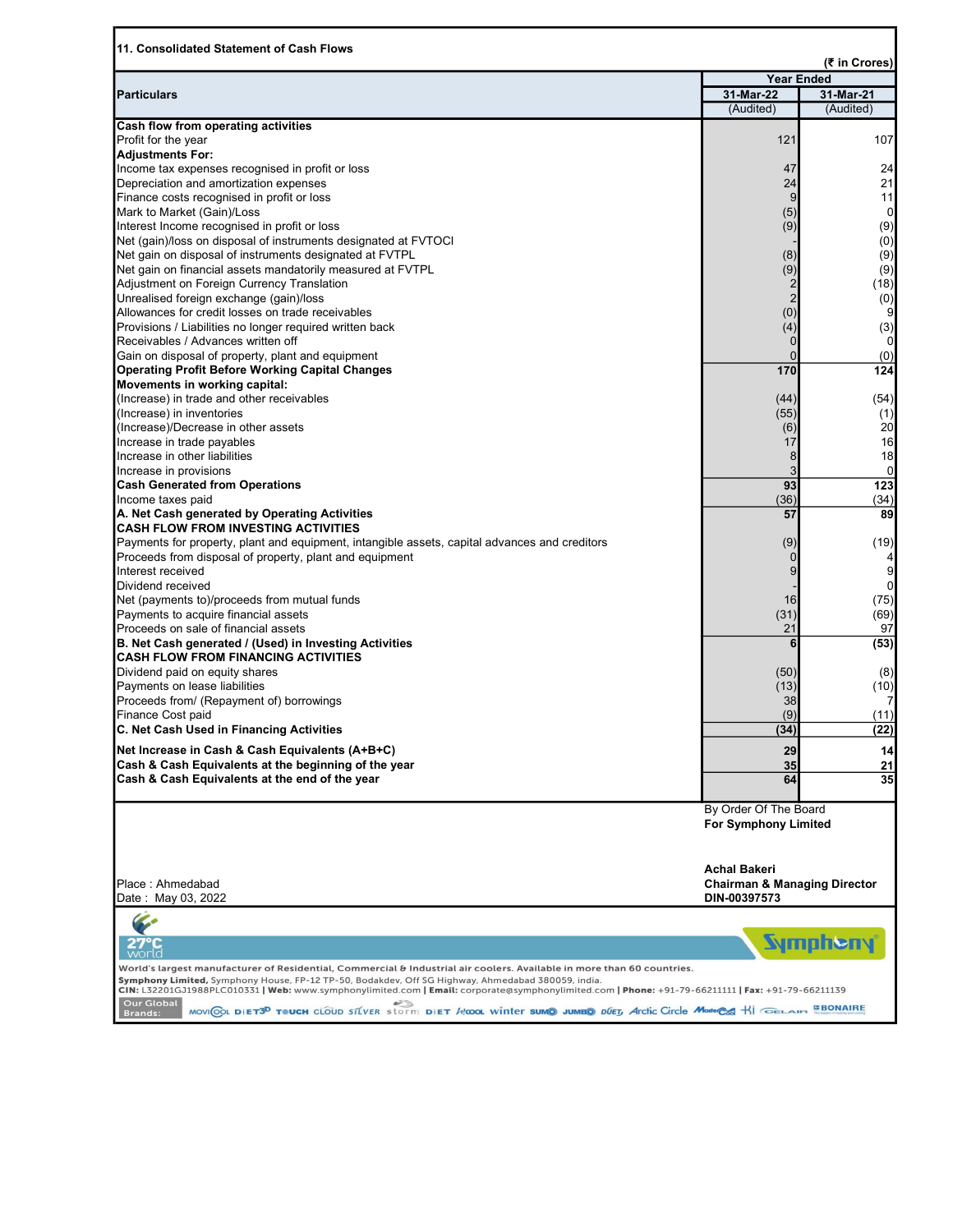## SYMPHONY LIMITED

 $\overline{\bullet}$  in Crore

|                      |             |                |              | Statement of Standalone Financial Results for the Quarter and Year Ended on March 31, 2022 |                   | (5.0006)       |  |
|----------------------|-------------|----------------|--------------|--------------------------------------------------------------------------------------------|-------------------|----------------|--|
| <b>Quarter Ended</b> |             |                |              |                                                                                            | <b>Year Ended</b> |                |  |
| 31-Mar-22            | 31-Mar-21   | 31-Dec-21      | Sr.          |                                                                                            | 31-Mar-22         | 31-Mar-21      |  |
| (Refer Note          | (Refer Note | (Unaudited)    | No.          | <b>Particulars</b>                                                                         | (Audited)         | (Audited)      |  |
| No.5)                | No.5)       |                |              |                                                                                            |                   |                |  |
|                      |             |                | $\mathbf{1}$ | <b>Income</b>                                                                              |                   |                |  |
| 251                  | 212         | 146            |              | Revenue from operations<br>a.                                                              | 641               | 488            |  |
| 12                   | 8           | 8              |              | Other income<br>b.                                                                         | 38                | 36             |  |
| 263                  | 220         | 154            |              | <b>Total Revenue</b>                                                                       | 679               | 524            |  |
|                      |             |                | $\mathbf{2}$ | <b>Expenses</b>                                                                            |                   |                |  |
|                      | (0)         |                |              | Cost of materials consumed<br>a.                                                           |                   |                |  |
| 149                  | 122         | 89             |              | Purchase of stock-in-trade<br>b.                                                           | 373               | 258            |  |
| (6)                  | (13)        | (7)            |              | Changes in inventories of finished goods, work-in-<br>c.<br>progress and stock-in-trade    | (21)              | (10)           |  |
| 17                   | 12          | 16             |              | Employee benefits expense<br>d.                                                            | 63                | 51             |  |
| $\mathbf 0$          | $\mathbf 0$ |                |              | Finance costs<br>e.                                                                        |                   | $\overline{0}$ |  |
| $\overline{2}$       |             |                |              | f.<br>Depreciation and amortisation expense                                                | 6                 | 5              |  |
| 20                   | 14          | $\overline{c}$ |              | Advertisement and sales promotion expense<br>g.                                            | 43                | 22             |  |
| 23                   | 17          | 14             |              | h.<br>Other expenses                                                                       | 68                | 47             |  |
| 205                  | 153         | 116            |              | <b>Total expenses</b>                                                                      | 533               | 377            |  |
| 58                   | 67          | 38             | 3            | Profit before tax (1-2)                                                                    | 146               | 147            |  |
|                      |             |                | 4            | Tax expense<br>Current tax                                                                 |                   | 35             |  |
| 13<br>1              | 18          | 8<br>(0)       |              | a.<br>Excess provision of tax relating to previous years<br>b.                             | 31                | (1)            |  |
| 1                    | (0)         |                |              | Deferred tax<br>c.                                                                         |                   | 1              |  |
| 15                   | 18          | 9              | 4            | Net tax expense (4)                                                                        | 35                | 35             |  |
| 43                   | 49          | 29             |              |                                                                                            | 111               | 112            |  |
|                      |             |                | 5<br>6       | Net Profit for the year/period (3-4)<br>Other comprehensive income                         |                   |                |  |
|                      |             |                |              | Items that will not to be reclassified to profit or loss :                                 |                   |                |  |
| (0)                  |             |                |              | (i)<br>Re-measurement gains/(losses) on defined benefit plans                              | (0)               | 1              |  |
| 0                    | (0)         |                |              | Income tax effect on above<br>(ii)                                                         |                   | (0)            |  |
|                      |             |                |              | Items that will be reclassified to profit or loss :                                        |                   |                |  |
| (0)                  | (2)         | 6              |              | (i)<br>Net fair value gain/(loss) on debt instruments                                      | 5                 | 5              |  |
| $\mathbf 0$          | 0           | (1)            |              | (ii)<br>Income tax effect on above                                                         | (1)               | (1)            |  |
| (0)                  | (1)         | 5              |              | Total other comprehensive income/(loss), net of tax                                        |                   | 5              |  |
| 43                   | 48          | 34             | 7            | Total comprehensive income for the year/period (5+6)                                       | 115               | 117            |  |
| 14                   | 14          | 14             | 8            | Paid-up Equity Share Capital (Face Value ₹ 2/- per share)                                  | 14                | 14             |  |
|                      |             |                | 9            | Reserves excluding Revaluation Reserve                                                     | 812               | 747            |  |
|                      |             |                | 10           | Earnings Per Share (of ₹ 2/- each)*                                                        |                   |                |  |
| 6.15                 | 7.09        | 4.15           |              | Basic & diluted (₹)                                                                        | 15.84             | 16.06          |  |

# 0 represents amount less than ₹ 50 lacs.

\* EPS is not annualised for the quarter ended March 31, 2022, March 31, 2021 and December 31, 2021.

NOTES:

1. The above financial results have been reviewed by the Audit Committee in its meeting held on May 02, 2022 and approved by the Board of Directors in their meeting held on May 03, 2022.

2. The Board of Directors have recommended a final dividend of ₹ 6/- (300%) per equity share of ₹ 2/- each amounting to ₹ 41.97 cr. for FY 21-22. The total dividend for FY 21-22 aggregates to ₹ 9/- (450%) per equity share of ₹ 2/- each amounting to ₹ 62.96 cr. which includes two interim dividends of ₹ 3/- (150%) per equity share paid during the year. The final dividend is subject to approval by shareholders at the ensuing Annual General Meeting of the Company.

 $\vert$ 3. The Company has considered the possible effects that may result from Covid-19 in the preparation of these financial results including the recoverability of carrying amounts of financial and non-financial assets. In developing the assumptions relating to the possible future uncertainties in the economic conditions because of Covid-19, the Company has, at the date of approval of the financial results, used internal and external sources of information and expects that the carrying amount of the assets will be recovered. The impact of Covid-19 on Company's financial results may differ from that estimated as at the date of approval of the same.

4. The Code on Social Security, 2020 ('Code'), relating to employee benefits during employment and post-employment benefits received Presidential assent in September 2020. The Code has been published in the Gazette of India. However, the date on which the Code will come into effect has not been notified. The Company will assess the impact of the Code when it comes into effect and will record any related impact in the period the Code becomes effective.

5. The figures for the quarter ended March 31, 2022 and March 31, 2021 are balancing figures between audited figures in respect of the full financial year and year to date figures upto the third quarter of the relevant financial year, which were subjected to limited review.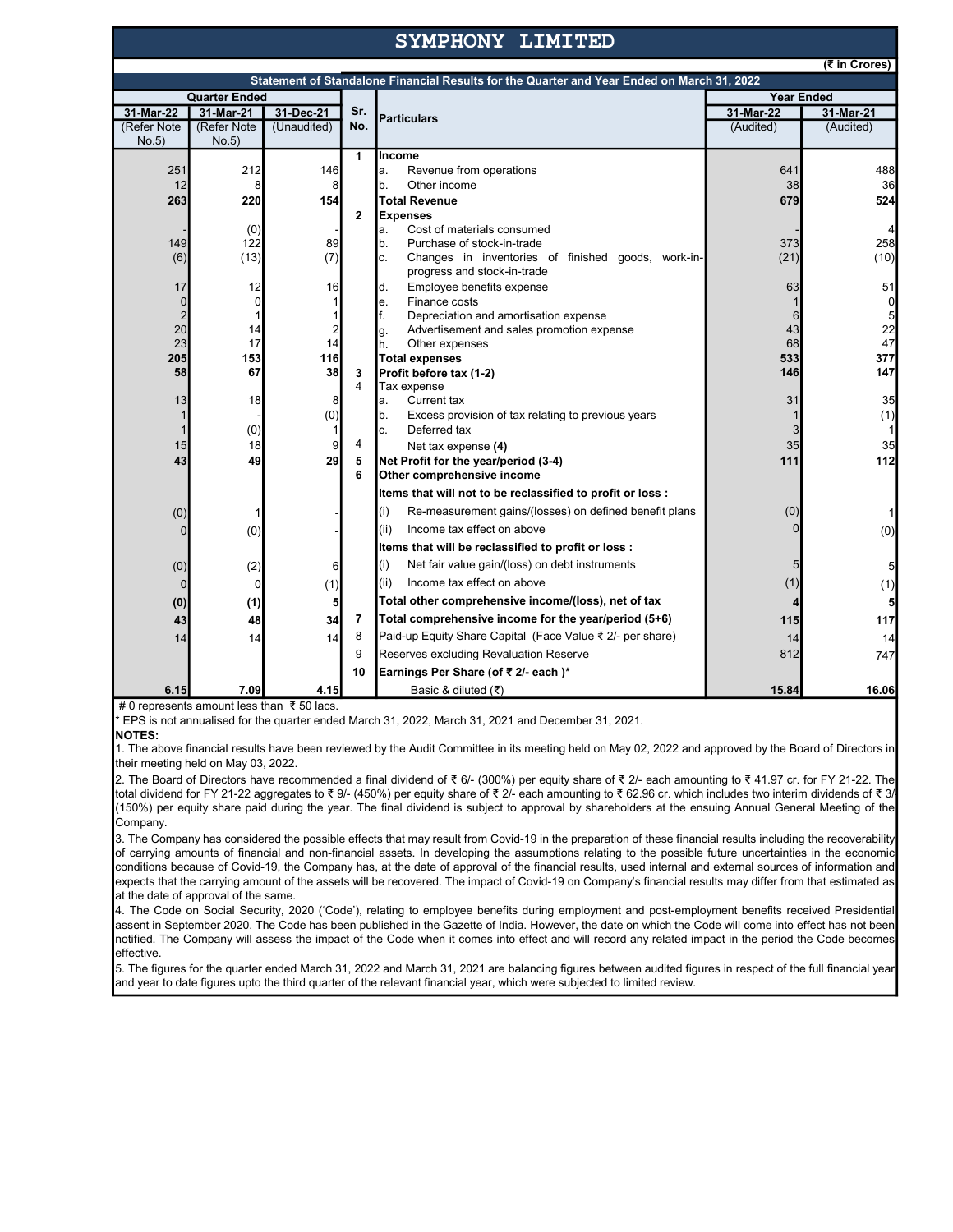## 6. Segment Results

As per recognition criteria mentioned in Ind AS-108, Operating Segments, the Company has identified Air Cooling and Other Appliances Business as operating segment. However substantial portion of Corporate Funds remained invested in various financial instruments. The Company has considered Corporate Funds as a separate segment so as to provide better understanding of performance of Air Cooling and Other Appliances Business.

(₹ in Crores)

| <b>Quarter Ended</b>    |                                   |                 |                | (र in Crores)<br><b>Year Ended</b>                        |                                |                |
|-------------------------|-----------------------------------|-----------------|----------------|-----------------------------------------------------------|--------------------------------|----------------|
| 31-Mar-22               | 31-Mar-21                         | 31-Dec-21       | Sr.            |                                                           | 31-Mar-22                      | 31-Mar-21      |
| (Refer Note             | (Refer Note                       | (Unaudited)     | No.            | <b>Particulars</b>                                        | (Audited)                      | (Audited)      |
| No.5)                   | No.5)                             |                 |                |                                                           |                                |                |
|                         |                                   |                 | $\mathbf{1}$   | <b>Segment Revenue</b>                                    |                                |                |
| 256                     | 215                               | 146             |                | a. Air Cooling and Other Appliances                       | 648                            | 495            |
| 5                       | 5                                 | $\overline{7}$  |                | b. Corporate Funds                                        | 26                             | 27             |
| $\overline{2}$          | $\Omega$                          | $\mathbf{1}$    |                | c. Un-allocable                                           | 5                              | 2              |
| 263                     | 220                               | 154             |                | <b>Segment Total</b>                                      | 679                            | 524            |
|                         |                                   |                 | $\overline{2}$ | Segment Results (Profit before Interest and Taxes - PBIT) |                                |                |
| 50                      | 63                                | 32              |                | a. Air Cooling and Other Appliances                       | 116                            | 119            |
| 6                       | 4                                 | $6\phantom{.}6$ |                | b. Corporate Funds                                        | 26                             | 26             |
| $\overline{2}$          | $\mathbf 0$                       | $\mathbf{1}$    |                | c. Un-allocable                                           | 5                              | $\mathbf{2}$   |
| 58                      | 67                                | 39              |                | <b>Segment Total</b>                                      | 147                            | 147            |
| $\Omega$                | $\Omega$                          | $\mathbf{1}$    |                | Less: Finance Costs                                       |                                | $\overline{0}$ |
| 15                      | 18                                | 9               |                | Less: Taxes                                               | 35                             | 35             |
| 43                      | 49                                | 29              |                | <b>Total Profit After Tax</b>                             | 111                            | 112            |
|                         |                                   |                 | 3              | <b>Segment Assets</b>                                     |                                |                |
| 357                     | 258                               | 249             |                | a. Air Cooling and Other Appliances                       | 357                            | 258            |
| 499                     | 481                               | 545             |                | b. Corporate Funds                                        | 499                            | 481            |
| 156                     | 143                               | 151             |                | c. Un-allocable                                           | 156                            | 143            |
| 1,012                   | 882                               | 945             |                | <b>Segment Total</b>                                      | 1,012                          | 882            |
|                         |                                   |                 | 4              | <b>Segment Liabilities</b>                                |                                |                |
| 186                     | 121                               | 154             |                | a. Air Cooling and Other Appliances                       | 186                            | 121            |
|                         |                                   |                 |                | b. Corporate Funds                                        |                                |                |
|                         |                                   |                 |                | c. Un-allocable                                           |                                |                |
|                         |                                   |                 |                |                                                           |                                |                |
| 186                     | 121                               | 154             |                | <b>Segment Total</b>                                      | 186                            | 121            |
|                         |                                   |                 | 5              | Capital Employed (As at year/period end)                  |                                |                |
| 171                     | 137                               | 95              |                | a. Air Cooling and Other Appliances                       | 171                            | 137            |
| 499                     | 481                               | 545             |                | b. Corporate Funds                                        | 499                            | 481            |
| 156                     | 143                               | 151             |                | c. Un-allocable                                           | 156                            | 143            |
| 826                     | 761                               | 791             |                | <b>Segment Total</b>                                      | 826                            | 761            |
| 7. Geographical Segment |                                   |                 |                |                                                           |                                | (₹ in Crores)  |
| 31-Mar-22               | <b>Quarter Ended</b><br>31-Mar-21 | 31-Dec-21       |                |                                                           | <b>Year Ended</b><br>31-Mar-22 | 31-Mar-21      |
| (Refer Note             | (Refer Note                       | (Unaudited)     | Sr.<br>No.     | <b>Particulars</b>                                        | (Audited)                      | (Audited)      |
| No.5)                   | No.5)                             |                 |                |                                                           |                                |                |
|                         |                                   |                 | 1              | Segment Revenue                                           |                                |                |
| 170                     | 174                               | 121             |                | India<br>a.                                               | 512                            | 431            |
| 81                      | 38                                | 25              |                | Rest of the world<br>b.                                   | 129                            | 57             |
| 251                     | 212                               | 146             |                | <b>Revenue from operations</b>                            | 641                            | 488            |
|                         |                                   |                 | 2              | Segment Results (Profit before Interest and Taxes - PBIT) |                                |                |
| 33                      | 55                                | 31              |                | India<br>a.                                               | 107                            | 131            |
| 25                      | 12                                | 8               |                | b. Rest of the world                                      | 40                             | 16             |
| 58                      | 67                                | 39              |                | <b>Segment Total</b>                                      | 147                            | 147            |
| $\mathbf{0}$<br>15      | 0<br>18                           | 1<br>9          |                | Less: Finance Costs<br>Less: Taxes                        | 35                             | $\Omega$<br>35 |
| 43                      | 49                                | 29              |                | <b>Total Profit After Tax</b>                             | 111                            | 112            |
| INOTE·                  |                                   |                 |                |                                                           |                                |                |

NOTE:

Secondary Segment Capital Employed :

Property, plant & equipment used in the Company's business and liabilities contracted have not been identified with any of the reportable segments, as the Property, plant & equipment and services are used interchangeably between segments. The Company believes that it is not practical to provide secondary segment disclosures relating to Capital employed.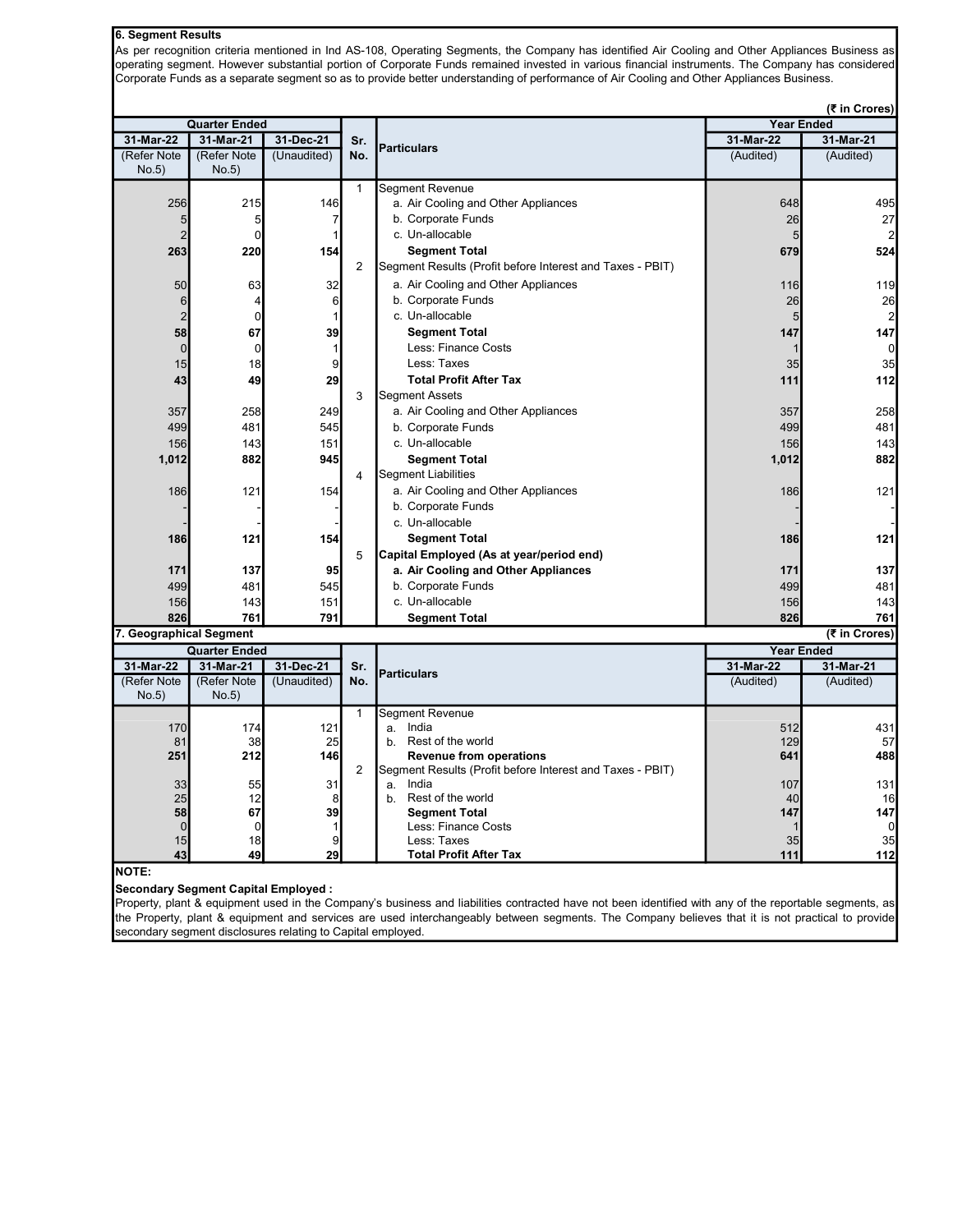|         |                                                                    | As At                 | As At                       |
|---------|--------------------------------------------------------------------|-----------------------|-----------------------------|
| Sr. No. | <b>Particulars</b>                                                 | 31-03-22<br>(Audited) | $31 - 03 - 21$<br>(Audited) |
| Α       | <b>ASSETS</b>                                                      |                       |                             |
| 1       | <b>Non-current assets</b>                                          |                       |                             |
|         | (a) Property, plant and equipment                                  | 78                    |                             |
|         | (b) Capital work - in - Progress                                   | $\Omega$              |                             |
|         | (c) Other intangible assets                                        |                       |                             |
|         | (d) Intangible assets under development                            |                       |                             |
|         | (e) Financial Assets                                               |                       |                             |
|         | (i) Investments                                                    |                       |                             |
|         | a) Investments in subsidiaries                                     | 98                    |                             |
|         | b) Other investments                                               | 169                   |                             |
|         | (ii) Loans                                                         | 56                    |                             |
|         | (iii) Other financial assets                                       |                       |                             |
|         |                                                                    |                       |                             |
|         | (f) Other non-current assets<br><b>Total Non-current assets</b>    | 404                   |                             |
| 2       | <b>Current assets</b>                                              |                       |                             |
|         | (a) Inventories                                                    | 70                    |                             |
|         | (b) Financial assets                                               |                       |                             |
|         | (i) Other investments                                              | 331                   |                             |
|         | (ii) Trade receivables                                             | 156                   |                             |
|         | (iii) Cash and Bank Balances                                       | 11                    |                             |
|         | (iv) Bank balances other than (iii) above                          |                       |                             |
|         | (v) Loans                                                          |                       |                             |
|         | (vi) Other financial assets                                        |                       |                             |
|         | (c) Current tax assets (Net)                                       | $\overline{2}$        |                             |
|         | (d) Other Current Assets                                           | 0                     |                             |
|         |                                                                    | 33<br>608             |                             |
|         | <b>Total Current assets</b>                                        | 1,012                 |                             |
| в       | <b>Total Assets</b><br><b>EQUITY AND LIABILITIES</b>               |                       |                             |
| 1       |                                                                    |                       |                             |
|         | <b>Equity</b>                                                      |                       |                             |
|         | (a) Equity share capital                                           | 14                    |                             |
|         | (b) Other equity                                                   | 812<br>826            |                             |
|         | <b>Total Equity</b>                                                |                       |                             |
| 2       | <b>Non-current liabilities</b>                                     | 9                     |                             |
|         | (a) Deferred tax liabilities (Net)                                 | $\mathbf{g}$          |                             |
| 3       | <b>Total Non-current liabilities</b><br><b>Current liabilities</b> |                       |                             |
|         | (a) Financial liabilities                                          |                       |                             |
|         |                                                                    | 40                    |                             |
|         | (i) Borrowings                                                     |                       |                             |
|         | (ii) Trade payables<br>- Due to Micro and Small Enterprises        |                       |                             |
|         | - Due to Others                                                    |                       |                             |
|         |                                                                    | 62                    |                             |
|         | (iii) Other financial liabilities                                  | 5 <sub>5</sub>        |                             |
|         | (b) Other current liabilities                                      | 59                    |                             |
|         | (c) Provisions                                                     |                       |                             |
|         | (d) Current tax liabilities (Net)                                  |                       |                             |
|         | <b>Total Current liabilities</b><br><b>Total Liabilities</b>       | 177<br>186            |                             |
|         |                                                                    |                       |                             |